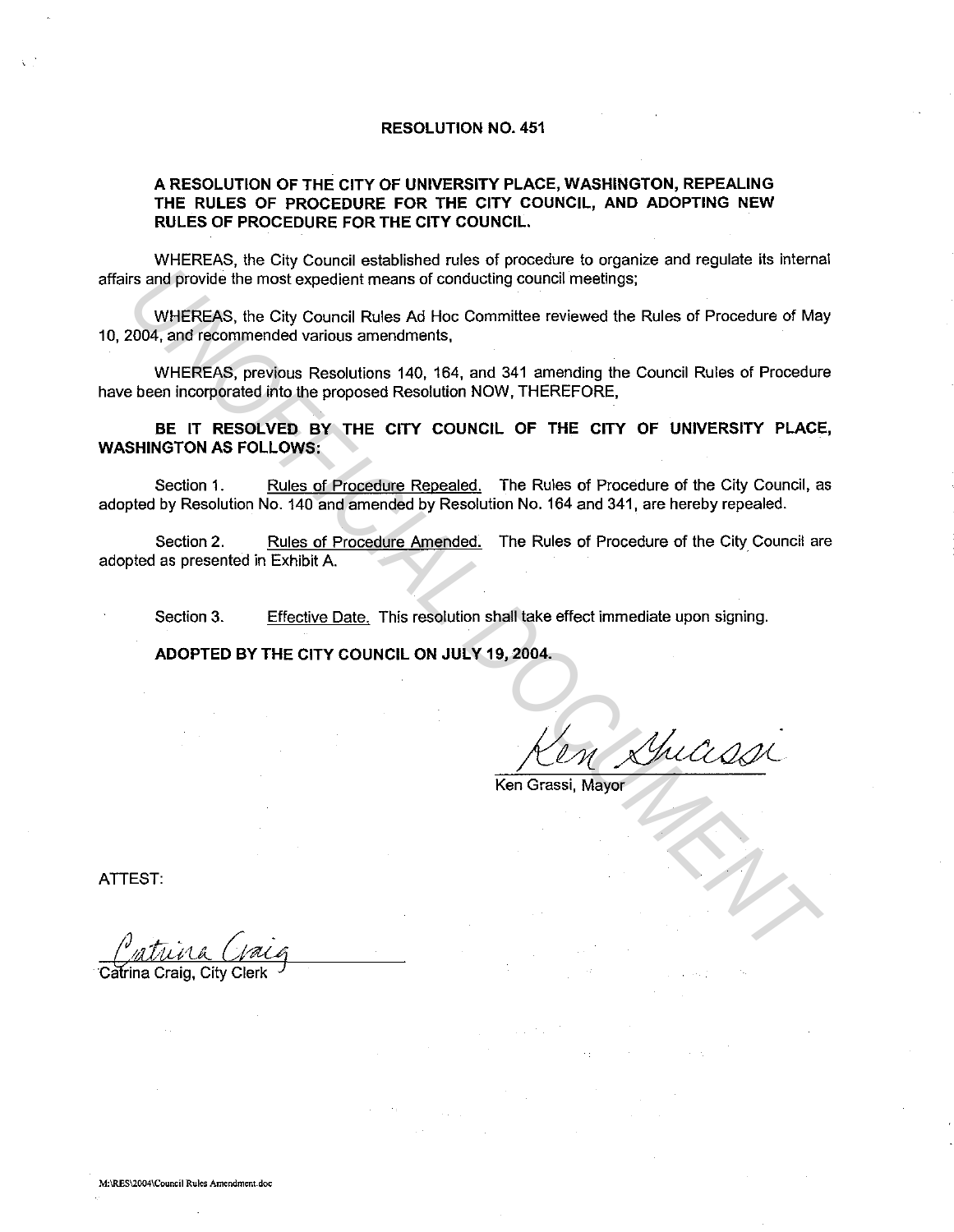# **SECTION 1. GENERAL.**

These rules constitute the official rules of procedure for the University Place City Council. In all decisions arising from points of order which are not covered by these rules, the Council shall be governed by Robert's Rules of Order (newly revised 1990 edition, ninth edition), a copy of which is maintained in the office of the University Place City Clerk. The City Attorney shall decide all questions of interpretations of these rules and other questions of a parliamentary nature which may arise at the Council meeting.

# SECTION 2. **ORGANIZATION.**

A. Swearing in of New Councilmembers. New Councilmembers shall be sworn in by the City Clerk or by a judge appointed to a Federal, State, County or Municipal Court, at the choice of the Councilmember-elect. The swearing in will occur at the first meeting of the City Council held in January following certification of the election.

B. Vacancies of Office. A vacancy of office will occur upon the death or resignation of the incumbent, the incumbent ceasing to be a legally registered voter of the city, the incumbent's conviction of a felony or other offense involving a violation of his or her official oath, and other events as set forth in RCW 42.12.020. If a vacancy should occur, the remaining members of the City Council shall appoint a qualified person to fill the vacant position pursuant to the provisions of 42.12.070 within ninety (90) days of the occurrence of the vacancy. Councilmember appointees under this section shall be sworn in prior to assuming their seat on the Council. City Clerk. The City Attorney shall decide all questions of interpretations of these rules<br>and other questions of a parliamentary nature which may arise at the Council meeting.<br> **SECTION 2.** ORGANIZATION.<br>
A. Swegring in o

C. Election of Mayor and Mayor Pro Tern. The Mayor shall serve as the Presiding Officer of the Council. In the temporary absence of the Mayor, the Mayor Pro Tern shall perform the duties and responsibilities of the Mayor with regard to conduct of meetings and emergency business.

The motion to elect the Mayor and the Mayor Pro Tern will be placed on the Agenda of the first regular City Council meeting in January following certification of the election and the Mayor and Mayor Pro Tern will serve in office for a term as specified by Statute.

In the event the Mayor is unable to serve the remainder of the term, due to his or her removal from office as provided in RCW 42.12.010, or his or her resignation as Mayor or from the City Council, or upon his or her death, the Mayor Pro Tern shall serve as Mayor for the remainder of that term and a new Mayor Pro Tern shall be elected.

In the event the Mayor Pro Tem is unable to serve the remainder of the term, a new Mayor Pro Tern shall be elected at the next regular meeting.

1. Nomination Procedure. No one Councilmember may nominate more than one person for a given office until every member wishing to nominate a candidate has an opportunity to do so. Nominations do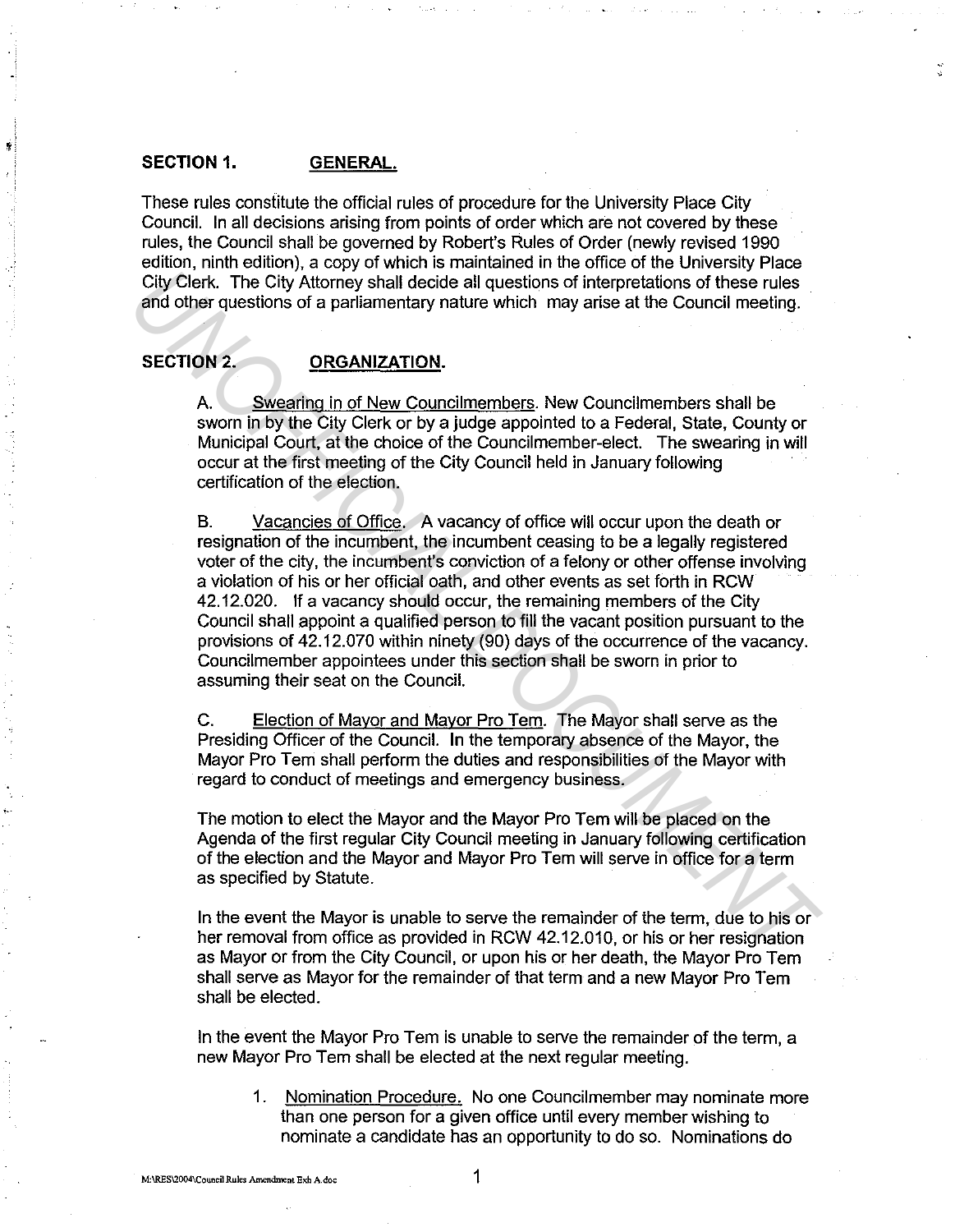not require a second vote. The Chair will repeat each nomination until all nominations have been made. When it appears that no one else wishes to make any further nominations, the chair will ask again for further nominations and if there are none the Chair will declare the nominations closed. A motion to close the nominations is not necessary.

2. Voting Procedure. After nominations have been closed, voting for Mayor takes place in the order nominations were made. Councilmembers will be asked for a raise of hands. As soon as one of the nominees receives a majority vote (four votes), then the Chair will declare the nominee elected. No votes will be taken on the remaining nominees. A tie vote results in a failed nomination. If none of the nominees receive a majority vote, the Chair will call for nominations again and repeat the process until a single candidates receives a majority vote before the Office of Mayor Pro Tem is opened for nominations. From the means of consideration and the mean of consideration and the mean of the numinest succeives a majority vote (four votes), then the Chiar will declare the nomines receives a majority vote (four votes), then the Chi

D. Quorum. At all Council Meetings, a majority of the Council (four members) shall constitute a quorum for the transaction of business.

- E. Voting. The votes during all Council Meetings shall be conducted as follows:
	- 1. Unless otherwise provided for by statue, ordinance, or resolution, all votes shall be taken by voice, except that at the request of any Councilmember, a random roll call vote may be taken by the Clerk. A vote by open ballot may be taken, pursuant to a two-thirds vote, without debate, of the full Council. The City Clerk will conduct the ballot vote, providing a ballot to each Councilmember, and announcing for the record each Councilmember's vote.

2. In case of a tie vote on any motion, the motion shall be considered lost.

3. Each Councilmember shall vote on all questions put to the Council, unless a conflict of interest or an appearance of fairness question under state law is present. Failure to vote shall be deemed to be an affirmative vote. Councilmembers may submit written comments for the record on an issue that will be voted on in their absence.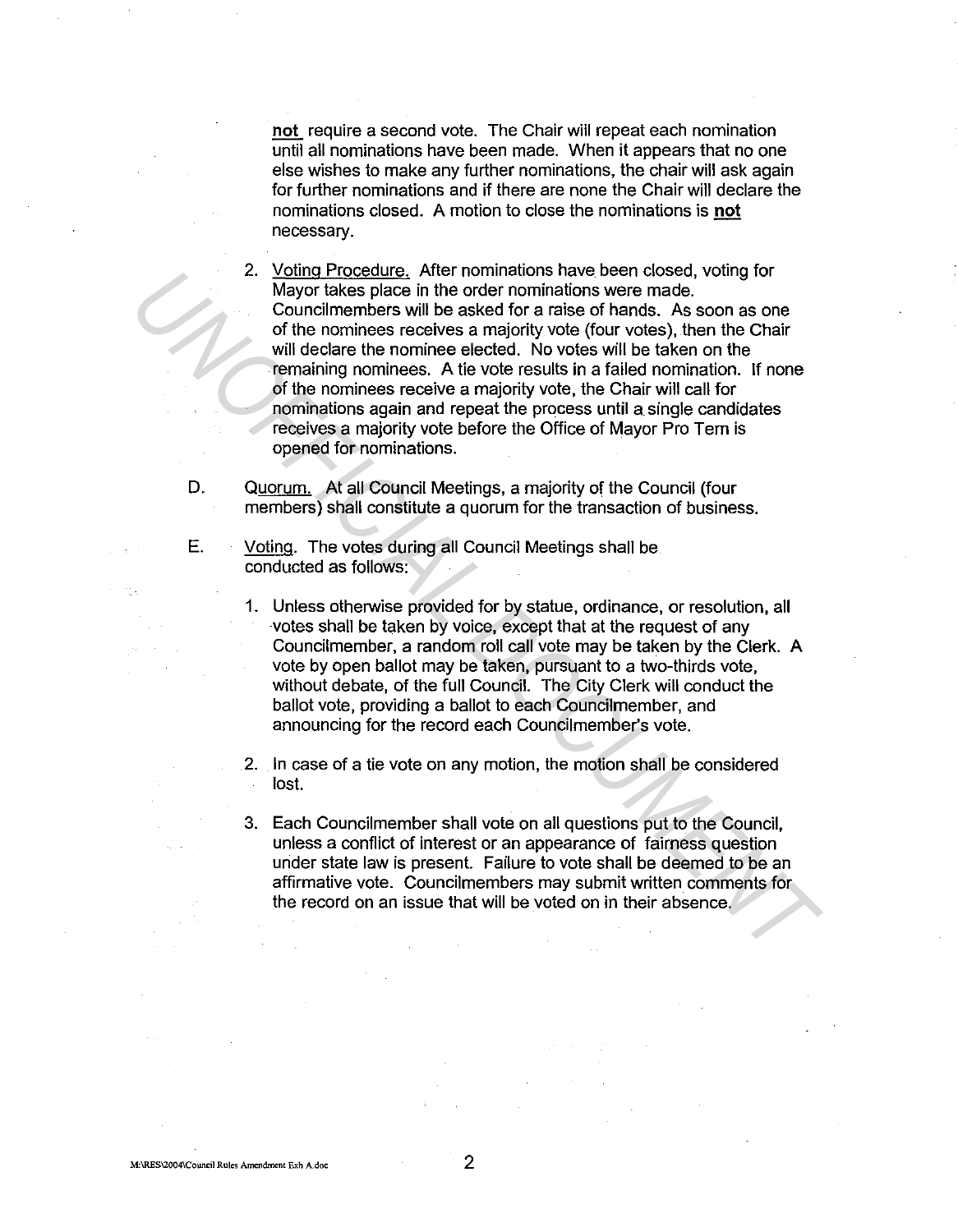#### F. Attendance. Excused Absences.

- 1. Absences. Members of the Council may be excused from attending a City Council meeting by contacting the Mayor prior to the meeting and stating the reason for his or her inability to attend. If the member is unable to contact the Mayor, the member shall contact the City Manager or Clerk, who shall convey the message to the Mayor. Following roll call, the Presiding Officer shall inform the Council of the member's excused absence. Councilmembers who do not follow the above process, will be considered unexcused and it shall be so noted in the minutes.
- 2. Late Arrivals. Members of the Council who anticipate a late arrival to a City Council meeting should contact the Mayor prior to the meeting and state the reason for the expected late arrival. If the member is unable to contact the Mayor, the member shall contact the City Manager or Clerk, who shall convey the message to the Mayor. Councilmembers who do not follow the above process and are not in attendance at the time of roll call, will be considered as an unexcused tardy. Three unexcused tardies will constitute one unexcused absence. Councilmembers who are not in attendance within one hour of roll-call, and have not followed the above process, will be considered as an unexcused absence. Arrival times of Councilmembers will be noted in the minutes. Following roll call, the Presiding Officer shall inform the Council of the<br>
member's excused absence. Council members who do not follow its<br>
abtow process, will be considered unexcused and it shall be so noted<br>
in the minu
	- 3. Unexcused Absences. Pursuant to RCW 35A.12.060, a council position shall become vacant if the Councilmember fails to attend three consecutive regular meetings of the council without being excused.
	- G. General Decorum.
		- 1. While the Council is in session, the members must preserve order and decorum, and a member shall neither, by conversation or otherwise, delay or interrupt the proceedings or the peace of the Council, nor disrupt any member while speaking nor refuse to obey the orders of the Council or the Mayor, except as otherwise provided in these Rules.
		- 2. Any person making personal or slanderous remarks or who becomes disorderly while addressing the Council or while in the Council Chamber while the Council is in session, shall be asked to leave by the Presiding Officer.
	- H. Confidentiality.
		- 1. Councilmembers shall keep confidential all written materials and verbal information provided to them during Executive Sessions, to ensure that the City's position is not compromised. Confidentiality also includes information provided to Councilmembers outside of Executive Sessions when the information is considered to be exempt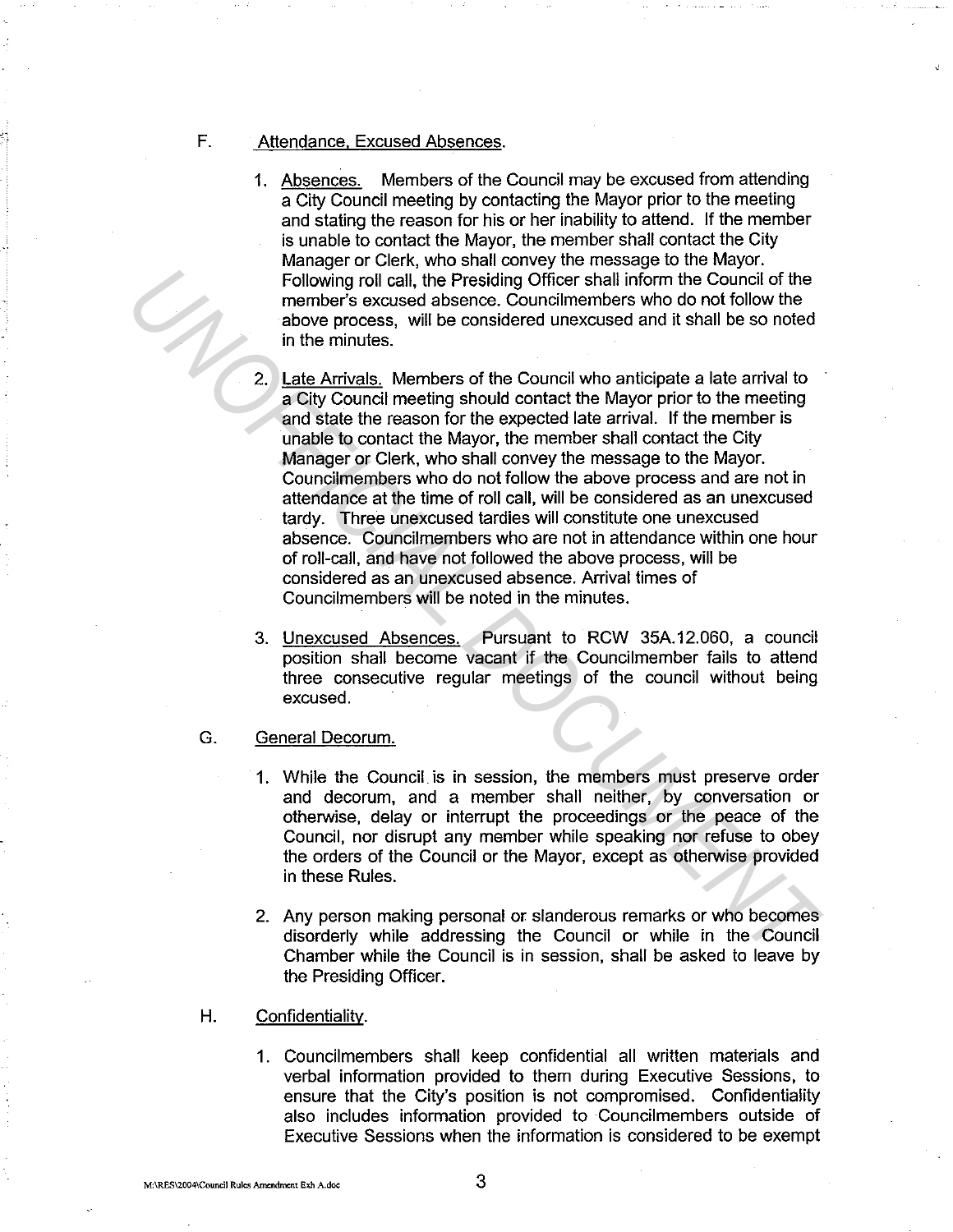from disclosure under the Revised Code of Washington or under Public Disclosure Ordinance adopted by the Council.

- 2. If the Council, after Executive Session, has provided direction or consensus to City staff on proposed terms and conditions for any confidential or privileged issue, all contact with any other party shall be made by the designated City staff representative handling the issue. Councilmembers should consult with the City Manager and/or City Attorney prior to discussing such information with anyone other than other Councilmembers, the City Attorney or City staff designated by the City Manager. Any Councilmember having any contact or discussion with any person other than those listed above on any such confidential or privileged issue shall make full disclosure to the City Manager and Council in a timely manner. **USING Contribution School consult with net city Manager and or the same of thy the City Attomey prior to discussing such information with any nee other by the City Manager. Any Councilmember having any contact or discussi** 
	- I. City Clerk. The Clerk or an authorized Deputy Clerk shall attend all Council Meetings. If the Clerk and the Deputy Clerk are absent from any Council Meeting, the City Manager shall appoint a Clerk Pro Tempore for that meeting only.
	- J. Attendance of Officers or Employees. Any City officer or employee shall have the duty when requested by the City Manager to attend Council Meetings and shall remain for such time as the City Manager may direct.

# **SECTION 3. OFFICERS.**

- A. Presiding Officers. The Mayor, or in his or her absence, the Mayor Pro Tern, shall be the Presiding Officer of the Council. In the absence of both the Mayor and the Mayor Pro Tern, the Council shall appoint one of the members of the Council to act as a temporary Presiding Officer.
- B. Presiding Officer's Duties. It shall be the duty of the Presiding Officer to:
	- 1. Call the meeting to order
	- 2. Keep the meeting to its order of business
	- 3. Control discussion in an orderly manner

a. Every Councilmember who wishes an opportunity to speak must be recognized by the chair.

b. Permit audience participation at the appropriate times.

c. Require all speakers to speak to the question and to observe the rules of order.

4. State each motion before it is discussed and before it is voted upon.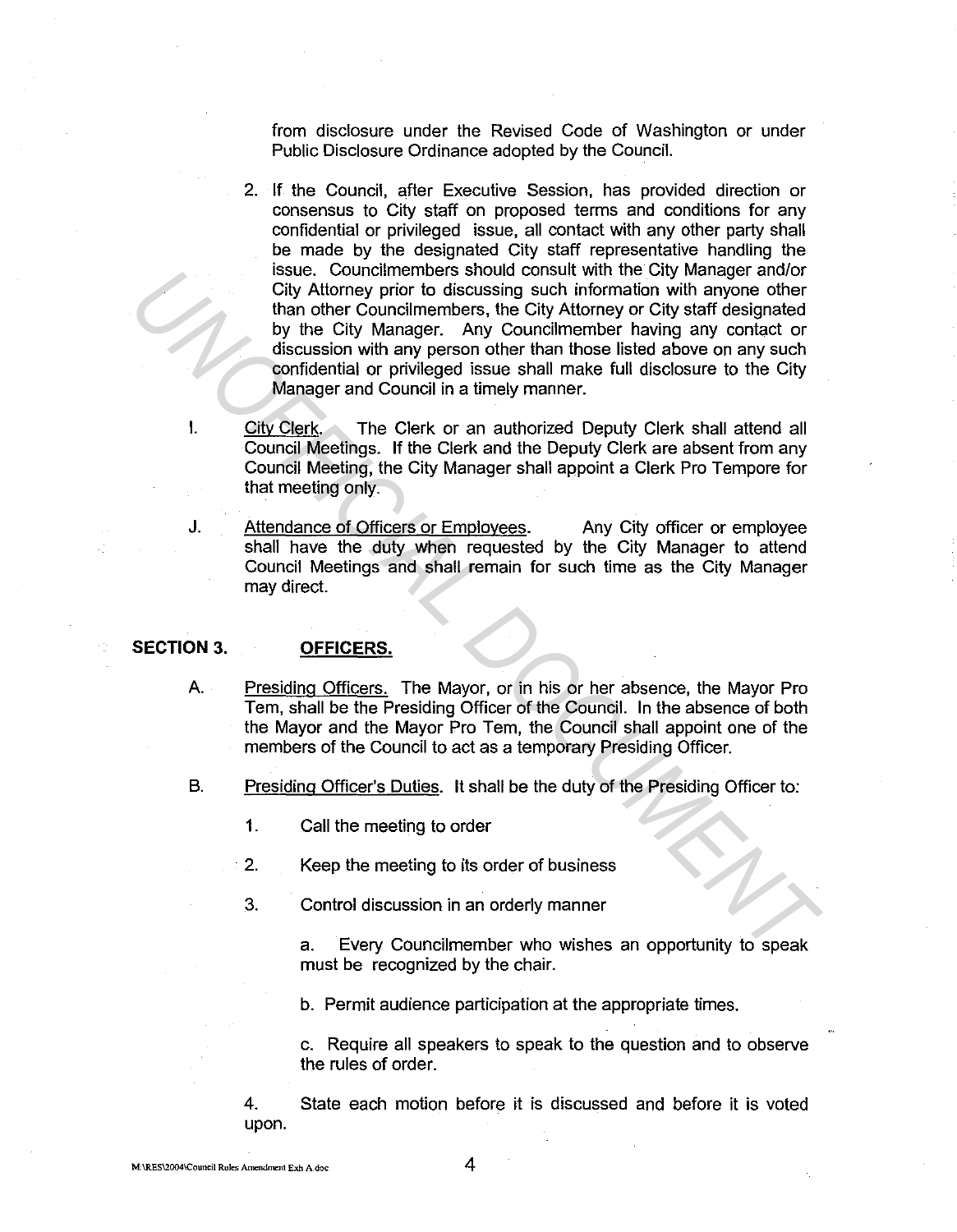- 5. Put motions to a vote and announce the outcome.
- C. Presiding Officer, Question or Order. The Presiding Officer shall decide all questions of order, subject to the right of appeal to the Council by any member.
- D. Presiding Officer. Participation. The Presiding Officer may at his or her discretion call the Mayor Pro Tem or, in his or her absence, any member to take the chair so the Presiding Officer may make a motion or for other good cause yield the Chair.
	- Request for Written Motions. Motions shall be reduced to writing when required by the Presiding Officer of the Council or any member of the Council. All resolutions and ordinances shall be in writing.

# **SECTION 4. DUTIES AND PRIVILEGES OF COUNCILMEMBERS.**

- A. Forms of Address. The Mayor shall be addressed as "Mayor (surname)." "Your Honor," or Mr./Madam Mayor. Members of the Council shall be addressed according to their preference as "Councilmember (surname)," "Councilor (surname)," or Mr./Mrs./ Miss/ Ms. (surname). First names shall not be used in the Council Chamber. **UNITEENTIATE CONSULTER THE CONDUCT CONSULTER THE CONDUCT CONDUCT CONDUCT CONDUCT CONDUCT CONDUCT CONDUCT CONDUCT CONDUCT CONDUCT CONDUCT CONDUCT CONDUCT CONDUCT CONDUCT CONDUCT CONDUCT CONDUCT CONDUCT CONDUCT CONDUCT COND** 
	- B. Seating Arrangement at Regular Meetings. The Mayor shall sit at the center of the Council, and the Mayor Pro Tern shall sit at the right hand of the Mayor. Other Councilmembers are to be seated in a manner acceptable to Council. If there is a dispute, seating shall be in position order.
	- C. Dissents and Protests. Any Councilmember shall have the right to express dissent from or protest against any ordinance or resolution of the Council and have the reason therefore entered in the minutes.

#### **SECTION 5. CITY ADVISORY COMMITTEES**

The City of University Place's Commissions, Committees, and Task Forces provide an invaluable service to the City. Their advice on a wide variety of subjects aids the Council in the decision-making process. Effective citizen participation is an invaluable tool for local government.

All City Advisory Committees are advisory to the City Council and are not authorized to take independent action representing the City with other agencies or bodies.

A. Establishment of Advisory Bodies. These advisory bodies will be established by City Resolution or Ordinance, if required by state statute. The enacting resolution will set forth the size of each advisory group, which will be related to its duties and responsibilities; the term of office of its members; a statement of its purpose and function; and time lines, if relevant to the scope of work.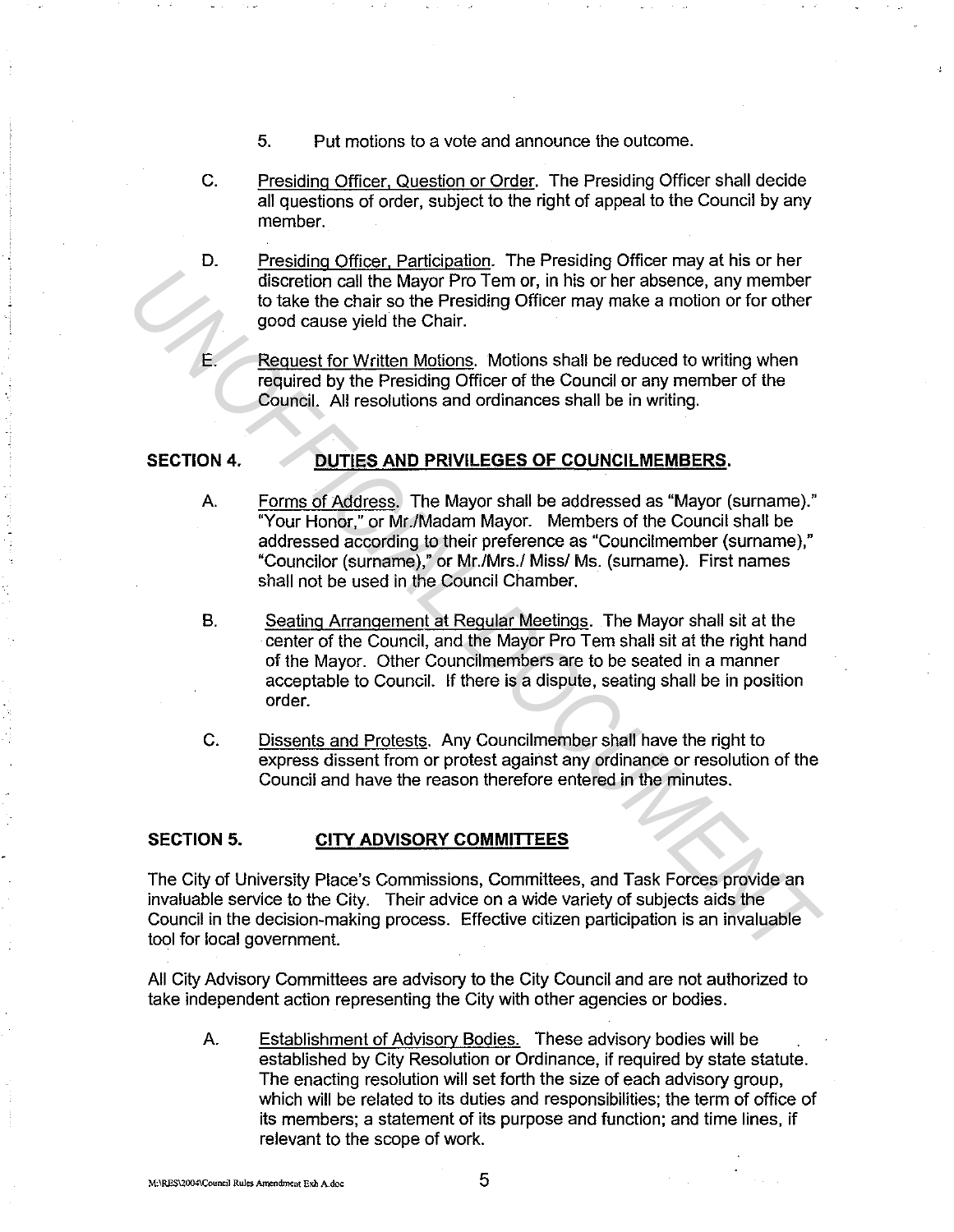The Council may dissolve any advisory body that, in their opinion, has completed its working function or for any other reason.

B. Appointments to Advisorv Bodies. Vacancies may be advertised so that any interested citizen may submit an application. Applicants are urged to be citizens of the City of University Place, but applications from residents living outside of the corporate boundaries may be considered if authorized by the resolution or ordinance establishing the advisory body.

Appointments to advisory bodies will be made by the City Council during a regularly scheduled meeting.

Newly appointed members will receive a briefing by the Commission, Committee, or Task Force Chairperson and/or City staff regarding duties and responsibilities of the members of the advisory body.

Appointees to advisory bodies may be removed prior to the expiration of their term of office by a majority *vote* of the City Council.

C. Conduct of Business. The advisory body will normally adopt rules for transaction of business, and will determine the number of meetings necessary for the business needs of the advisory group, unless otherwise established in the enacting resolution or ordinance. All meetings are subject to the public meetings laws of the State of Washington and City Ordinance. authonzed by the resolution or ordinance establishing the advisory body.<br>Appointments to advisory bodds will be made by the City Council during<br>a regularly scheduled meeting.<br>Newly appointed members will receive a briefing

# **SECTION 6. COUNCIL COMMITTEES/APPOINTMENTS**

Council committees are policy review and discussion arms of the City Council. Committees may study issues and develop recommendations for consideration by the City Council. Committees may not take binding action on behalf of the City.

The City Council may meet for study or special project purposes as a Committee of the Whole or may establish Council subcommittees with three or fewer members.

Council Committee structure shall be as determined by the City Council in January of each year and may include:

- A. Council Committee of the Whole (Seven Councilmembers)
- B. Council Committees Standing Committees established for special purposes, tasks, or timeframes (four or more Councilmembers)
- C. Subcommittees of the City Council Ad hoc and informal working or study group (three or.fewer Councilmembers)
- D. Councilmember appointments to task teams or City advisory boards, commissions and committees (three or fewer Councilmembers)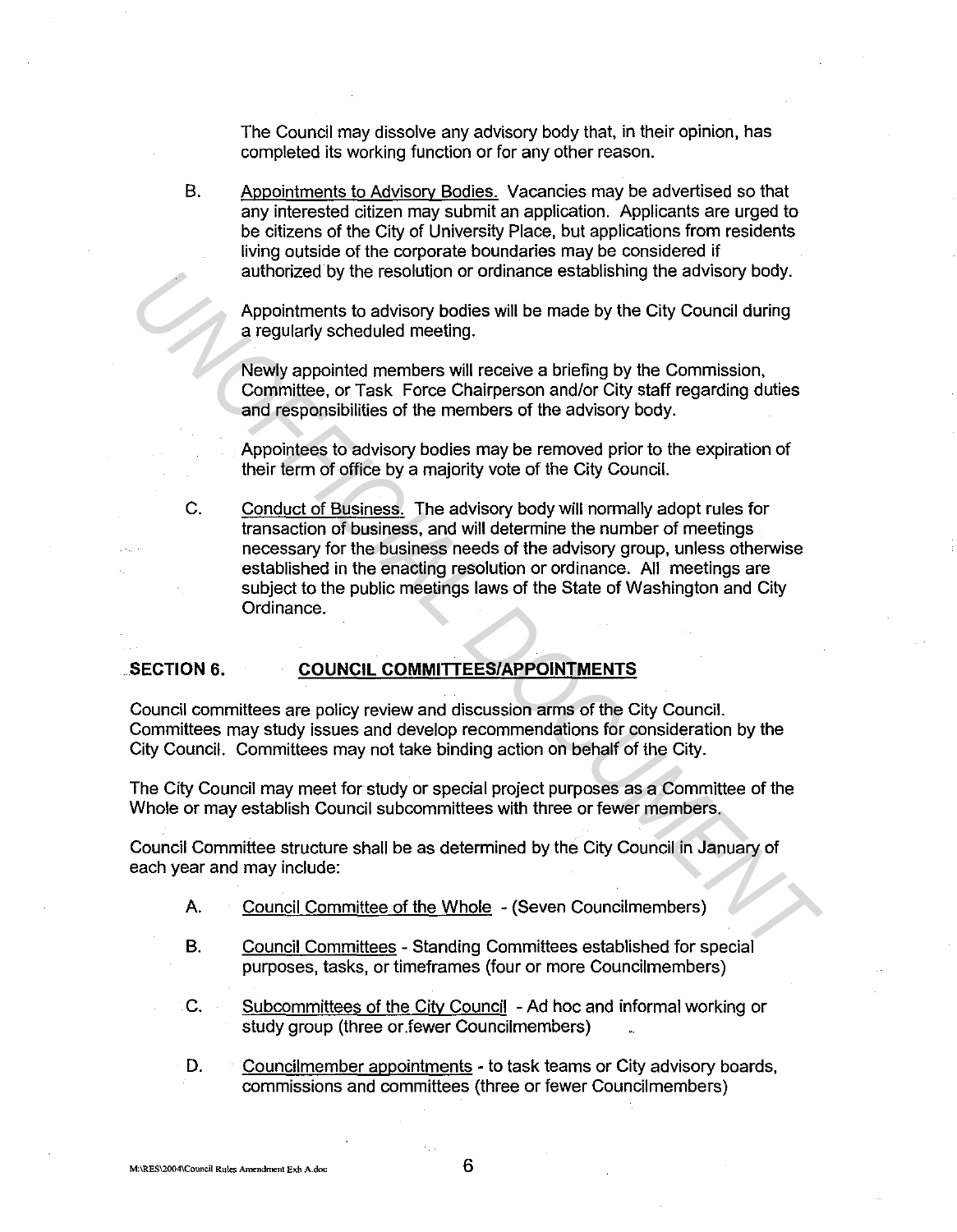E. Liaison/Representative Appointments - to other advisory bodies or groups.

## SECTION 7. MEETINGS.

All Council Meetings shall comply with the requirements of the Open Meetings Act (RCW Section 42.30). All Regular Meetings, Special Meetings and Study Sessions of the Council shall be open to the public.

The City Manager, or his or her designee, shall attend all meetings of the City Council including Regular meetings, special meetings, study sessions, and executive session, except if Council meets in Executive Session with the City Attorney on matters of potential conflict for the City Manager.

- A. Regular Meetings. The Council shall hold Regular Meetings on the first and third Monday of each month. The Regular Meeting will begin at 7:00 p.m., unless an Executive Session is scheduled at the beginning or end of the agenda. Should any meeting occur on a legal holiday, the meeting shall be held at the same hour and place on the following Tuesday.
- B. Study Sessions. The Council shall hold Study Sessions on the second Monday of each month between 7:00 p.m. and 10:00 p.m. Should any meeting date occur on a legal holiday, the meeting shall be canceled. Study Sessions will be informal meetings for the purpose of reviewing: the up-coming Regular Meeting preliminary agenda; forthcoming programs and future Council agenda items; progress on current programs or projects; or other information the City Manager feels is appropriate. Final action will not be taken on Study Session agenda items. *INCON* Section 42.30). All Regular Meetings, Special Meetings and Study Sessions of<br>
TRCW Section 42.30). All Regular Meetings, Special Meetings and Study Sessions<br>
The City Marager, or his or her designee, shall attend a
	- C. Special Meetings. Special Meetings may be held by the Council subject to notice requirements prescribed by State law. Special Meetings may be called by the Mayor, Mayor Pro Tem, or any three members of the City Council by written notice delivered to each member of the Council at least twenty-four hours before the time specified for the proposed meeting. The notice of such Special Meetings shall state the subjects to be considered, and no subject other than those specified in the notice shall be considered.
	- D. Special Meetings - Fifth Monday. A special meeting may be held on the fifth Monday of the month if requested, as set forth in 7.C, only upon advance notification of the entire Council of the need for the meeting and upon approval of a majority of Council.
	- E. Executive Sessions. The Council may hold Executive Sessions from which the public may be excluded, for those purposes set forth in Chapter 42.30.110 RCW for the following purposes:
		- 1. Matters affecting national security;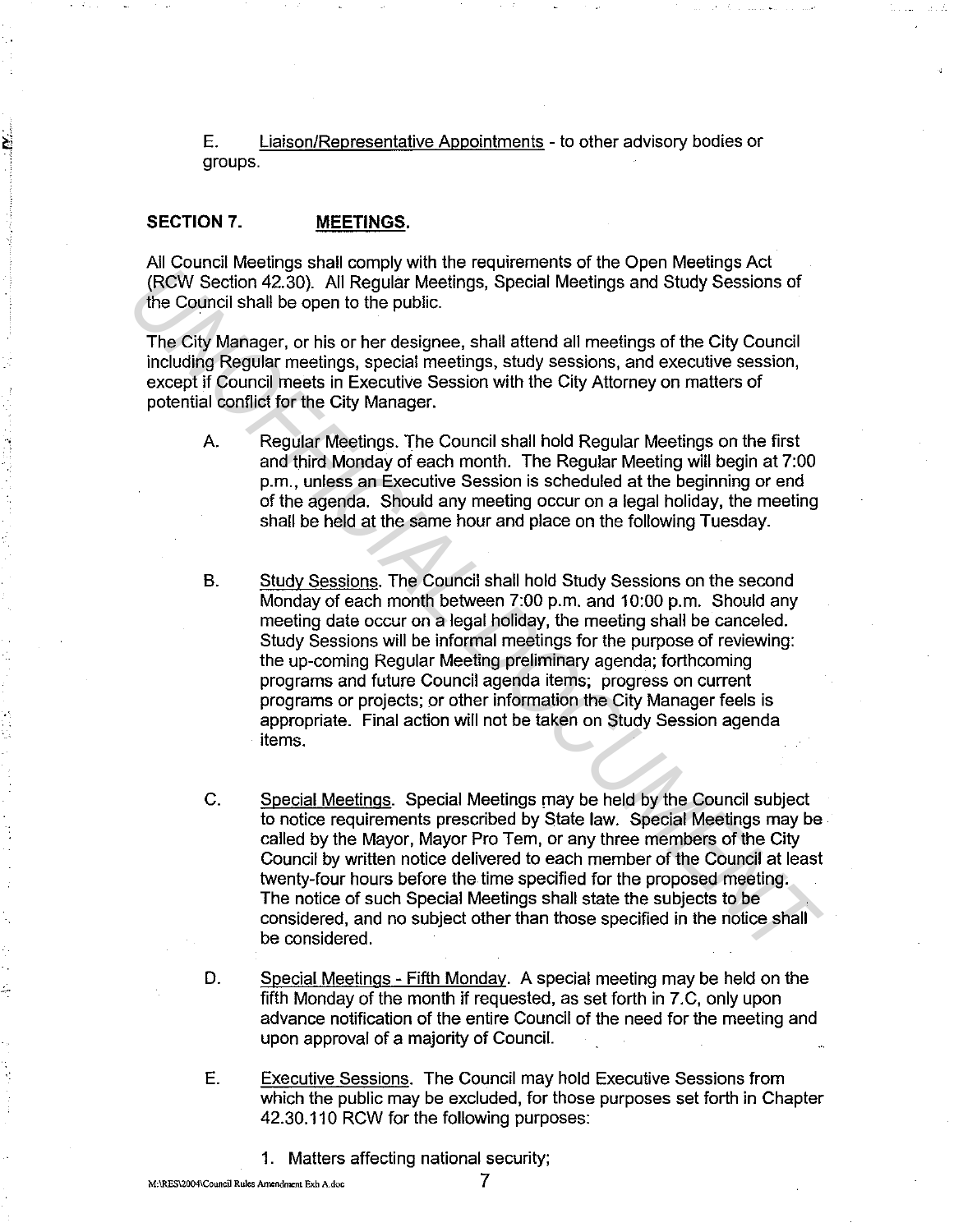- 2. To consider the selection of a site or the acquisition of real estate;
- 3. To consider the minimum price at which real estate will be offered for sale or lease;
- 4. To review negotiations on the performance of publicly bid contracts;
- 5. To consider, in the case of an export trading company, financial and commercial information supplied by private persons to the export trading company;
- 6. To receive and evaluate complaints or charges brought against a public officer or employee;
- 7. To evaluate the qualifications of an applicant for public employment or review the performance of a public employee;
- 8. To evaluate the qualifications of a candidate for appointment to elective office; and,
- 9. To discuss with legal counsel matters relating to enforcement actions, or to discuss litigation or potential litigation;
- 10. Labor negotiations.

Before convening an Executive Session, the Presiding Officer shall announce the purpose of the Session and the anticipated time when the Session will be concluded. Should the Session require more time, a public announcement shall be made that the Session is being extended. No formal action or decision of the Council may be taken in Executive Session.

- F. Emergency Meetings. If at any time there is a need for expedited action by the City Council to meet an emergency situation, the Mayor, or in the absence of the Mayor, the Mayor Pro Tem or any three members of Council, may call an emergency meeting at a place and time as necessary, and the noticing requirements of Chapter 42, RCW, or City ordinance or rule, may be waived.
- G. Adjournment. Regular and Special Council Meetings shall adjourn at 10:00 p.m.; Study Sessions shall adjourn at 10:00 p.m. The adjournment times established hereunder may be extended to a later time certain upon approval of a motion by a majority of the Council. During regular and special meetings, any Councilmember may call for a "Point of Order" at 9:30 p.m. to review agenda priorities. 6. To receive and evaluate complaints or charges brought against a<br>
7. To evaluate the qualifications of an applicant for public employment<br>
7. To evaluate the qualifications of a applicant for public employment<br>
8. To ev
	- H. Meeting Place. Council Meetings will be a time and place as Council directs, except that Regular and/or Special meetings shall always be held within the boundaries of the City
	- I. Public Notice. The City shall comply with the provisions of RCW 35A.12.160.

### SECTION 8. COUNCIL ORDER OF BUSINESS.

A. Order of Business for Regular Meetings. The order of business for each Regular Meeting shall be as follows:

> Regular Session (7:00 - 10:00 p.m.)\* 1. Call to Order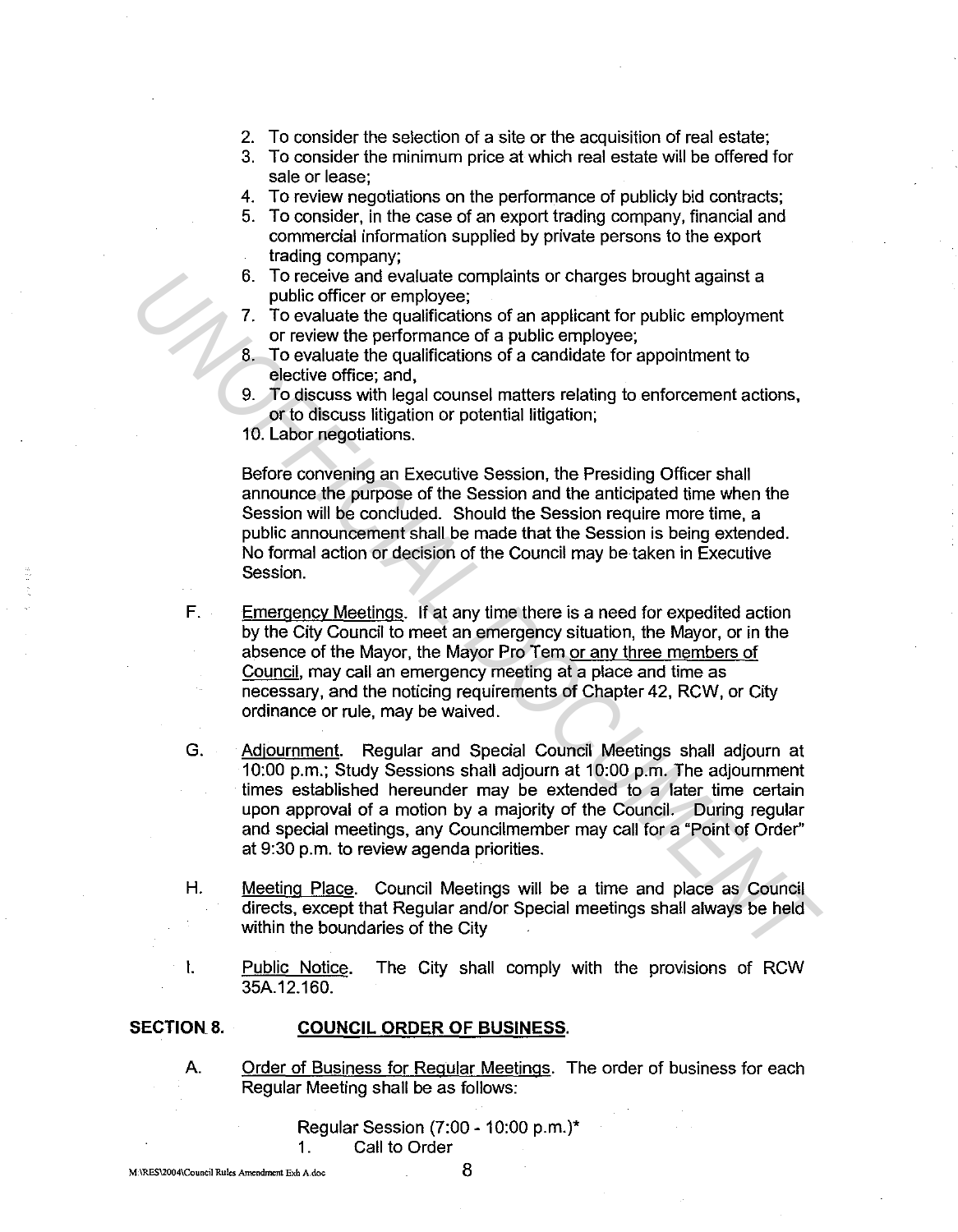- 2. Executive Session (as necessary)
- 3. Roll Call, Flag Salute
- 4. Approval of Minutes of Previous Meeting
- 5. Approval of Agenda
	- 6. Commendations/Presentations
	- 7. Public Comments
	- 8. Council Comments/Council Committee Reports
	- 9. Consent Calendar and Approval of Payroll/Claims
	- 10. Public Hearing
	- 11. Ordinances, Resolutions and Motions
	- 12. Council Considerations
	- 13. Report of City Manager
	- 14. Report of Mayor
	- 15. Public Comments
	- 16. Executive Session (as necessary)
	- 17. Adjournment
- B. Order of Business for Study Sessions. The order of business for each Study Session is as follows:

Study Session (7:00 - 10:00 p.m.)

- 1. Study items
- 2. Council discussion of upcoming preliminary agenda · items
- 3. Council Comments
- 4. Council Committee Reports
- 5 Executive Session
- C. Council Agenda. When necessary, the Mayor or other Councilmember, with the consent of the Council, may change the order of business. No legislative item not on the agenda shall be voted upon; a motion to suspend the rules would be necessary in order to vote on a legislative item not on the agenda. 9. Connect Calendar and Approval of Payroll/Claims<br>
10. Public Hearing<br>
11. Ordinances, Resolutions and Motions<br>
11. Ordinances, Resolutions and Motions<br>
12. Council Considerations<br>
13. Report of City Manager<br>
15. Public C

# **SECTION 9. CONDUCT OF BUSINESS**

- **A.** Motions: Business is brought before the council by motions, which constitute a formal procedure for taking actions. To make a motion, a member must first be recognized by the presiding officer. After the member has made a motion (and after the motion is seconded if required) the chair must then restate it or rule it out of order, then call for discussion.
- B. Staff Input. During regular or special meetings of the Council, the presiding officer will call for a staff report on business items as the agenda is considered and before a motion is entertained by the presiding officer. Once a motion is pending, debate is limited to Councilmembers; additional staff input will be limited to providing clarification on issues if requested by a Councilmember.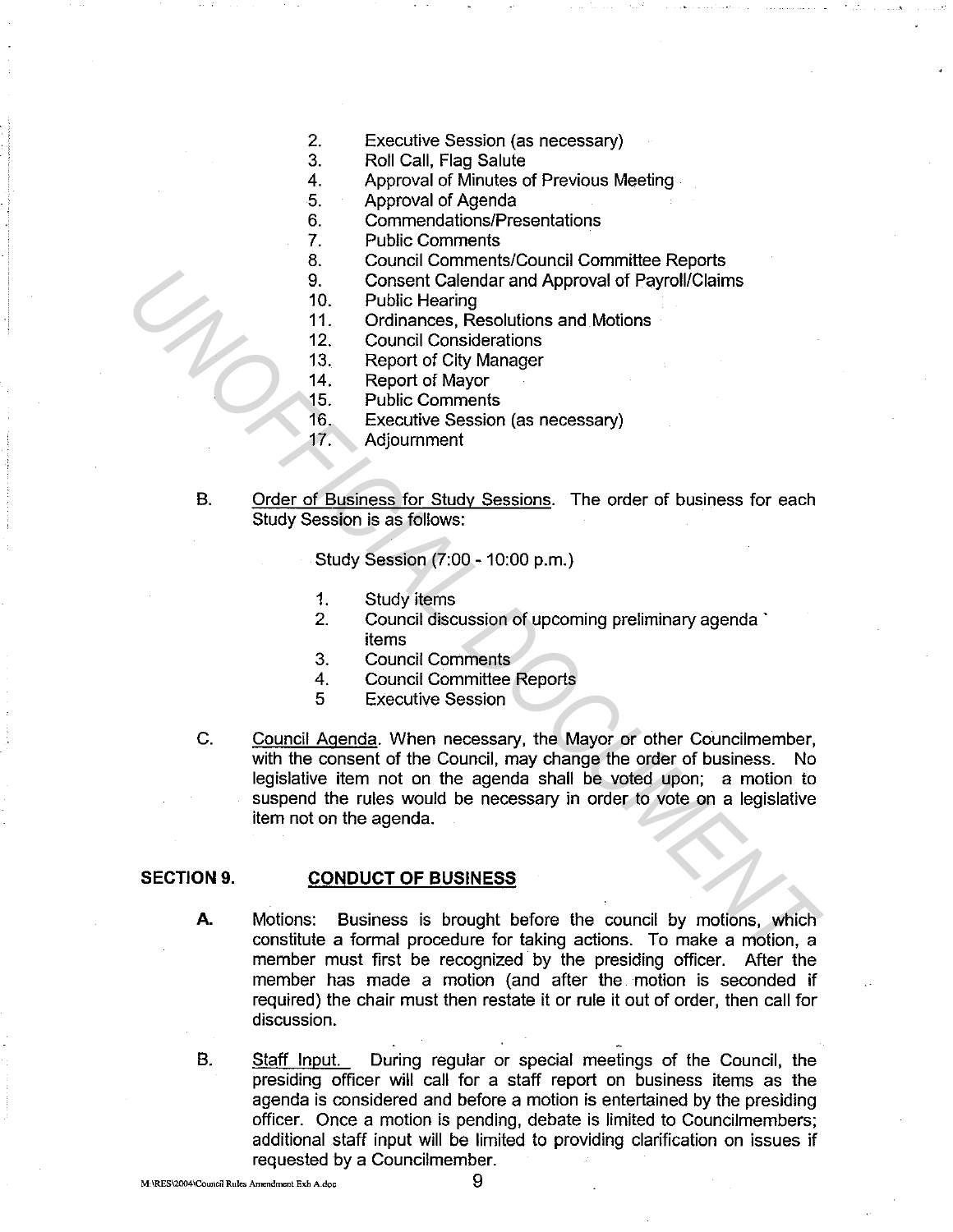C. Reconsideration. A motion to reconsider is in order during the meeting after a motion has been acted upon either at the same meeting or at the next regular or special meeting of the Council. It must be made by a member who voted on the prevailing side, i.e., if a motion fails to pass, reconsideration must be moved by one who voted against the motion. It is debatable and requires a majority vote.

## **SECTION 10. PUBLIC TESTIMONY.**

### A. Public Comment

During Regular or Special Meetings of the Council, public comments will be invited during the Public Comment portion of the agenda. The public is also invited to provide written comment on any non-quasi-judicial or legislative matter. It is encouraged that such written comments be filed with the clerk by 1:00 p.m. of the Wednesday preceding the Regular Meeting. If written comments are given at the meeting, the presenter should provide eleven copies for the Council and staff. **ECTION 10. PUBLIC TESTIMONY.**<br> **During Requier or Special Mestings of the Council, public comments will be invited during the Public Comment portion of the agenda. The public salso invited to provide written comment on** 

In addition, public oral testimony may be taken on other non-quasijudicial or legislative matters as they arise during the course of the meeting agenda. However, once a motion is pending, debate is limited to Councilmembers and no further public comment will be taken, unless a Councilmember requests further testimony.

Public comments should be limited to no more than four minutes per person.

The Council may more informally take public comments at a Study Session, when appropriate and practical. In addition, individuals may petition to appear on the agenda of a future Study Session to address the Council on specific issues or requests. Such petitions should be directed to the City Clerk or the City Manager for scheduling up to 15 minutes on a future Study Session Agenda as time allows.

- B. Identification of Speakers. Persons testifying shall identify themselves for the record as to name, address and organization.
- C. Instructions for Speakers. An instruction notice and/or sign up sheet will be provided at the entrance to the Council chambers. Speakers will be advised by the Mayor that their testimony is being recorded. Persons testifying should address their comments to the City Council, not the audience.
- D. Addressing Council Outside of a Public Hearing or Public Comments. No person shall be allowed to address the Council while it is in session without the recognition of the Presiding Officer.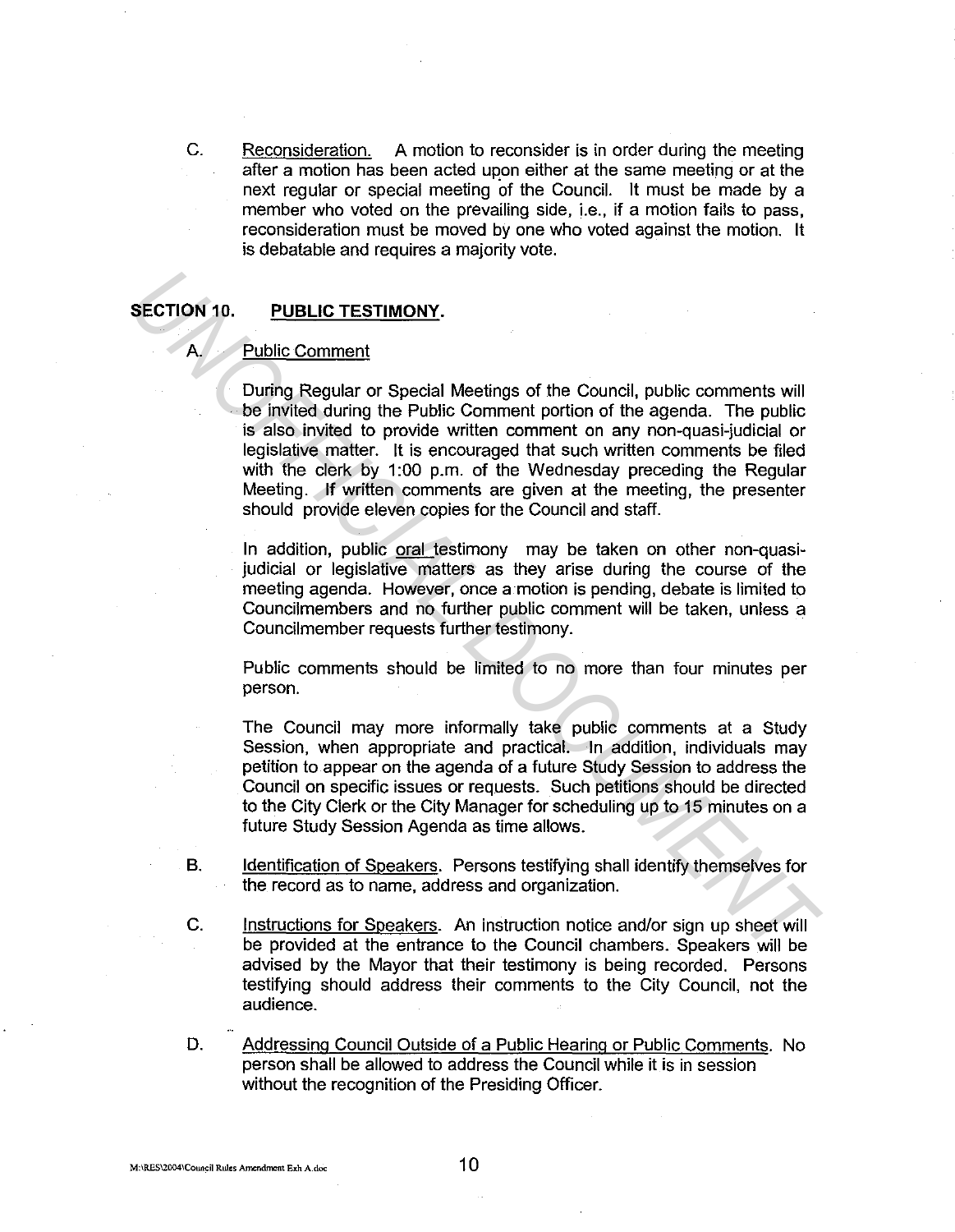### SECTION 11. CONSENT CALENDAR.

A. The City Manager in consultation with the Presiding Officer, shall place matters on the Consent Calendar which: (a) have been previously discussed or policies set by the Council, or (b) based on the information delivered to members of the Council, by the administration, can be reviewed by a Councilmember without further explanation, or (c) are so routine or technical in nature that passage is likely.

The motion to adopt the Consent Calendar shall be non-debatable and have the effect of moving to adopt all items on the Consent Calendar. Since adoption of any item on the Consent Calendar implies unanimous consent, any member of the Council shall have the right to remove any item from the Consent Calendar. If any matter is withdrawn, the Presiding Officer shall place the item at an appropriate place on the agenda for deliberation at the current or future Council Meeting. From the method of the Consert Calendria rate of the Pistolic and the Material of the Material Denomination of the Conservation of the Conservation of the Conservation of the Conservation of the Conservation of the Conserv

### SECTION 12. PUBLIC HEARINGS.

The Public Hearing is a formal opportunity for citizens to give their views for consideration in the legislative or policy-decision-making process. In addition, public hearings are required on quasi-judicial actions which determine the legal rights, duties, or privileges of specific parties. The following rules shall be observed during public hearings:

- A. Legislative/Information Gathering Public Hearing;
	- 1. Open Public Hearing The Mayor will open the public hearing.
	- 2. Staff Presentation For an initial presentation of background information from a City Department, a City Board, Commission, or Committee, or an organization such as the Fire District, the Library District, or the School District, no more than 20 minutes will be allowed, unless otherwise authorized by the Presiding Officer.
	- 3. Citizen Comments Comments will be limited to four minutes from individuals or from persons speaking as a representative of an organization, club, or group. The Presiding Officer may allow additional time for receipt of written testimony, when needed.
	- 4. Staff Comments Additional staff comments may be requested by Council following citizen comments.
	- 5. Close Public Hearing At the conclusion of Citizen or Staff Comments, the Presiding Officer will close the public hearing.
	- 6. Council Deliberation.
	- 7. Council Action.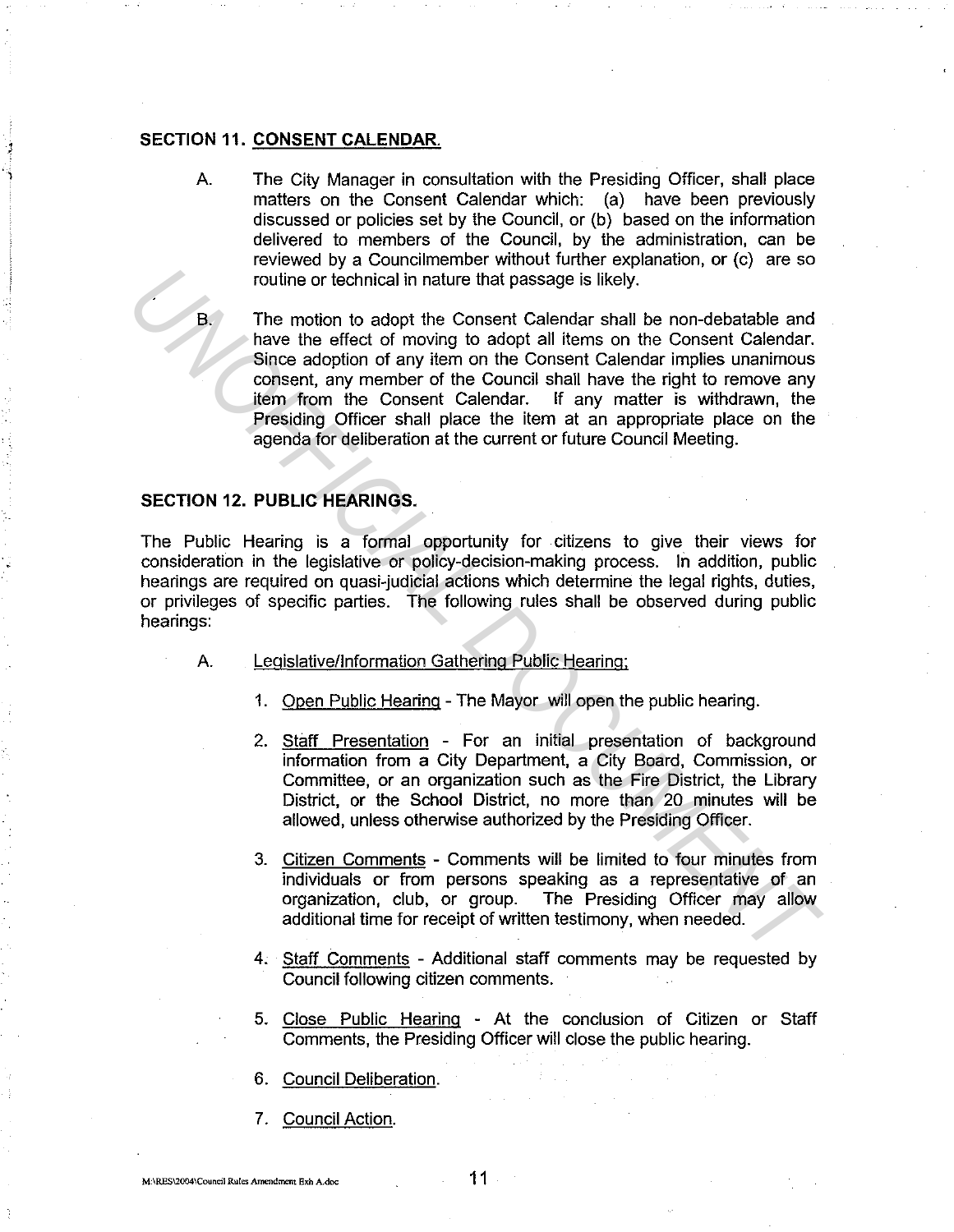8. Timekeeper. The City Clerk shall be the timekeeper..

### B. Quasi Judicial Public Hearings:

Public oral testimony shall not be given on quasi-judicial matters outside of a public hearing except on matters of procedure. If a quasi-iudicial of a public hearing except on matters of procedure. hearing is on the agenda, the public will be informed by the City Attorney as to what state law permits as to public comments. In addition, quasijudicial hearings will be conducted in conformance to procedures outlined in other City ordinances such as the Hearings Examiner Ordinance and the Ordinance Adopting New Administrative Procedures for the Processing of Project Permit Applications as Required by the Regulatory Reform Act. as to what state law permits as to public comments. In addition, quast<br>
indicial hearings will be conducted in conformance to procedures outlined<br>
in the Civil ordinances such as the Hearings Examiner Ordinance and<br>
the Or

# **SECTION** 13. **AGENDA PREPARATION.**

 $\sim$  12

inga k

A. The Clerk will prepare a preliminary agenda for each Council Meeting specifying the time and place of the meeting and setting forth a brief general description of each item to be considered by the Council. The preliminary agenda is subject to review by the Mayor and Mayor Pro Tem.

- B. An item for a Regular Council meeting may be placed on the preliminary agenda by any of the following methods:
	- 1. A majority vote of the Council;
	- 2. Council consensus;

3. By any two Councilmembers, in writing or with phone confirmation, with signatures by fax allowed for confirmation of support, no later than 12:00 (noon) two business days prior to the meeting. The names of the requesting Councilmembers shall be set forth on the agenda;

- 4. By the City Manager;
- 5. By a Council Committee; or.
- 6. By the Mayor.
- 7. By the Mayor Pro Tem.
- C. An item may be placed on the preliminary agenda for a regular Council Meeting after the preliminary agenda is finalized only if a Council member or the City Manager explains the necessity for placing the item on the agenda and receives a majority vote of the Council to do so.
- D. Legally required advertised public hearings will have a higher priority over other agenda items scheduled for convenience rather than for statutory or other reasons.